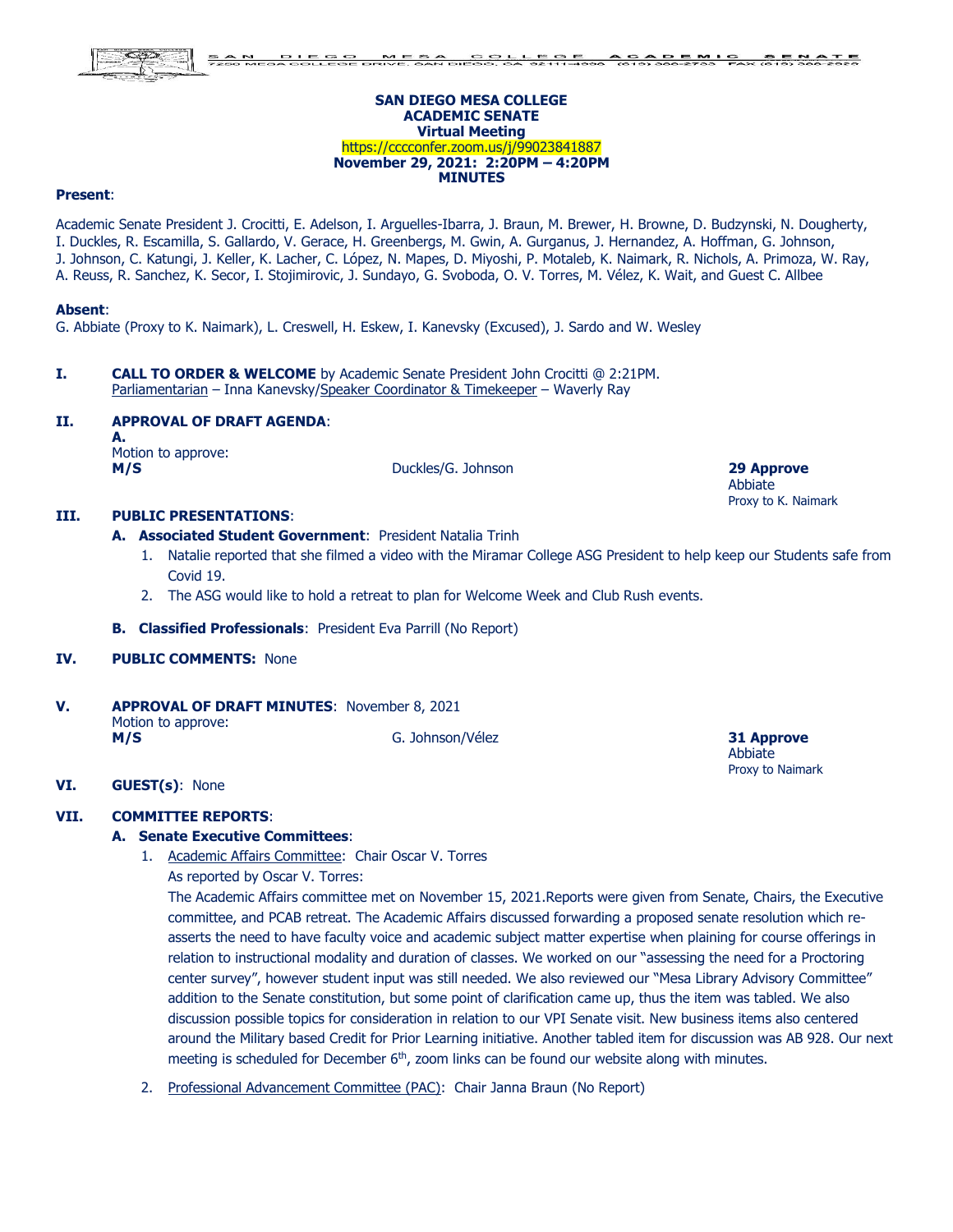- 3. Committee of Chairs (COC): Chair of Chairs Paula Gustin As reported by Paula Gustin:
	- a. We are tracking spring 2022 enrollment.
	- b. Please encourage your students to enroll in San Diego Mesa College classes.
	- c. It is a very difficult time to be a Department Chair.
	- d. District Student Services Dean Victor Devore reported on the District COVID-19 web page and shared behind the scene information about the Cleared4 system.
	- e. The Mesa College Information Technology team is working on installing technology to allow Faculty to Zoom from our on campus offices. The original requests for office webcams from summer 2021 has been completed.
	- f. Any questions regarding the next phase of technology for offices or classroom should be directed to your Dean.
	- g. The College needs to develop a Technology Master Plan and the plan needs to be streamlined for the campus.
- 4. Curriculum Review Committee (CRC): Faculty Co-Chair Andrew Hoffman
	- a. The CRC met on November 18<sup>th</sup>, which was the Catalog Deadline.
	- b. We are trying to get CSU approval for our Black Studies and Chicano Studies courses.
		- All our Black Studies courses were rejected for CSU Area F.
		- They are looking for specific language in the Official Course Outlines of Record (CORs).

5. Program Review Committee (PRC): Acting Faculty Co-Chair Dina Miyoshi

As reported by Dina Miyoshi**:**

A reminder that the deadline for the first draft of Program Review is due in Taskstream on December 6th. Managers will then have the opportunity to review and provide feedback. Taskstream will reopen on January 11th for final edits and the final deadline is February 6th.

# **B. Other Committees**:

- 1. The Committee for Diversity Action, Inclusion & Equity (CDAIE): Chair Judy Sundayo As reported by Judy Sundayo:
	- CDAIE last met on 11-5-21.
	- Efforts continue to ramp up marketing for positive messages and images supporting our diverse campus population, including t-shirts and masks in preparation for spring 2022.
	- Congratulations to the Fine and Performing Arts Committee's event, Left Meets Right, showcasing the Arts & Social Justice with dancer, Zaquia Mahler Salinas. The event was fantastic!
	- Congratulations to the International Education Committee on their Virtual World Party in recognition of International Education Week. Presentations on the Peace Corps, Voices from Abroad & Study Abroad Scholarships were informative and fun!
	- CDAIE invites support for the upcoming Native American History Month screening and discussion of "Gather" a film concerning Native food systems. The event is hosted by Professor Michael Cox.
	- CDAIE is open for small funding requests for honorariums or activities supporting diversity, equity and inclusion. Please e-mail [jsundayo@sdccd.edu](mailto:jsundayo@sdccd.edu) if interested for your classroom or department
	- CDAIE will be making its annual presentation to PCAB on December 7th
	- CDAIE meets next on **Friday, December 3rd** from 9 am 11 am. Anyone wanting to attend as a guest may send an e-mail to [jsundayo@sdccd.edu](mailto:jsundayo@sdccd.edu) for the Zoom link.

# 2. Mesa Pathways Committee (MPC): Co-Coordinator Marisa Alioto As reported by Marisa Alioto:

Pathways Project Funding:

The Mesa Pathways Leadership Team is currently reviewing 13 proposals. We have notified 5 recipients of their award, and have requested additional information from some of our other applicants to determine the remaining awards. We will provide an update at the next meeting.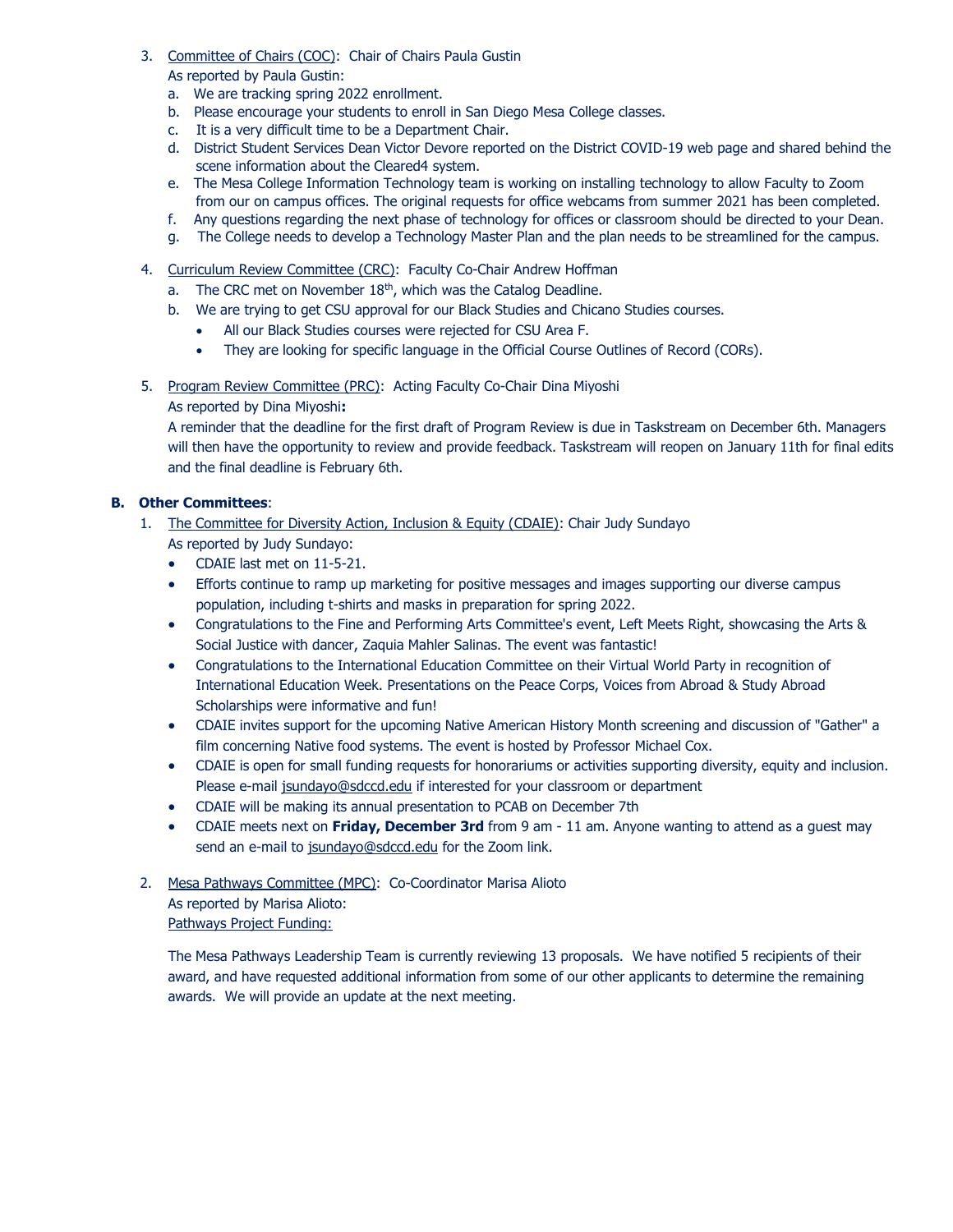## Student Success Teams Workshops:

The Student Success Teams project group concluded their fall workshops. Over 100 community members participated, which included faculty, classified professionals, and students. A report of the findings was presented at our MPC Meeting on November 10th. One major outcome of the workshops was that of the four frameworks, there is a clear preference for the Academic and Career Pathways. Many are excited to be involved, but there are concerns regarding time commitments and workload. There is a hope that this will lead to collaboration and breaking down silos, while making it easier for students to find out about existing resources.

Next steps and additional details will be forthcoming, and a Student Success Teams workgroup will be created under MPC.

# Program Maps:

At our last MPC meeting, we had a substantive conversation regarding the next steps with MAPS. The Technology project group communicated they are exploring how to digitally present the MAPS, with the end goal of keeping the MAPS updated in real time. As it is essential to confirm that the MAPS that have been submitted are still accurate, Cynthia Rico and a counselor will do the first level of review for curriculum updates and highlight those on the MAPS. Those changes will then be sent to the department chairs for review, and will then be submitted as "ready to post" on the website.

## Scale of Adoption Self-Assessment (SOAA):

We have completed a preliminary version of the 2021 Guided Pathways Scale of Adoption Assessment (SOAA) for submission to the Chancellor's Office. The Mesa Pathways workgroups and project teams have reviewed and updated this document, and it is now being routed to our constituency groups for acceptance. There was a first read at the PCAB meeting on November 16th, and will be discussed at the next PCAB meeting on December 7th.

Call for Members: Pathways Workgroups and Project Teams: If you are interested in becoming involved in a Pathways workgroup or project team, please reach out to [MesaPathways@sdccd.edu.](mailto:MesaPathways@sdccd.edu)

Next MPC Meeting: Our next meeting will be Wednesday, December 8th from 12:45 - 2:15pm

3. Other Committee Reports: None

# **VIII. OLD BUSINESS**:

# **A. Committee on Committees Rubric**: Gallardo/Motaleb/Ray

- 1. Sakeenah Gallardo reported the committee developed the rubric to assist in the selection of the most appropriate Faculty Committee Member when there is more than one applicant for a position.
	- a. The rubric will help the Committee on Committees evaluate which applicant is the best fit for the committee.
	- b. Geoff Johnson thanked the committee for developing the rubric.
		- What does the last two rubric items mean?
			- Sakeenah Gallardo reported the rubric asks what has the person done to support equity on campus.
			- \* Sakeenah Gallardo reported the rubric asks which applicant has a new and fresh perspective to contribute to the committee.
	- c. Sakeenah Gallardo reported the goal is to make the selection of the new committee member as unbiased as possible.
	- d. Judy Sundayo said the rubric gives the Committee on Committees an idea of what the committee is looking for in a new Faculty Member.
	- e. Paula Gustin asked how do we help new Tenure Track Faculty find a committee to serve on that best helps them reach their goals.
	- f. Geoff Johnson said Faculty Committee Members need to be placed on a committee that their skills are most suited for and where they can be the most helpful.
	- g. John Crocitti said we will discuss Paula Gustin and Geoff Johnson's comments during the next Senate Exec meeting.

### Motion to approve the rubric:

**M/S** G. Johnson/Sundayo **37 Approve**

Abbiate Proxy to Naimark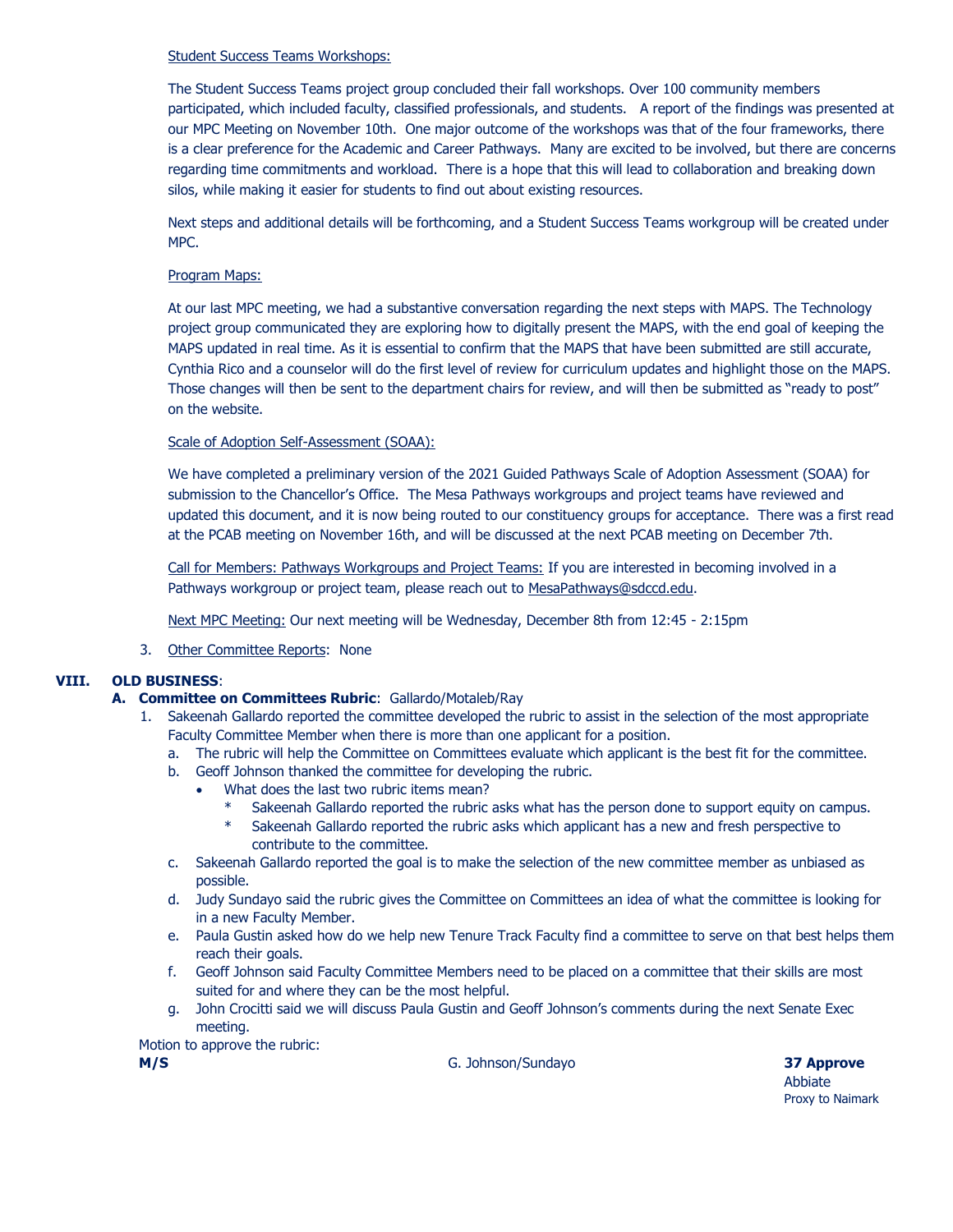|  | B. Resolution 2021.11.1 - Campus Diversity, Equity and Inclusion (DEI) Officer: Sundayo<br>1. Supports additional reassigned time for a Campus Diversity, Equity and Inclusion (DEI) Officer.<br>Motion to approve: |  |  |
|--|---------------------------------------------------------------------------------------------------------------------------------------------------------------------------------------------------------------------|--|--|
|  |                                                                                                                                                                                                                     |  |  |
|  |                                                                                                                                                                                                                     |  |  |

# **C. Reconsideration of the State of Emergency Circumstances (AB 361)**: Crocitti

1. We must reapprove the waiver in order to continue to meet on Zoom.

2. Today's approval extends our ability to meet on Zoom until December 29, 2021. Motion to approve:

**M/S** Nichols/Stojimirovic **35 Approve**

Abbiate

Abbiate Proxy to Naimark

Proxy to Naimark **1 Disapprove Greenbergs** 

# **D. Military CPL (Credit for Prior Learning) and the MAP Program (Military Articulation Platform)**: Parsons

- 1. The presentation is adopted from the Riverside CPL program.
- 2. Success stories include Veteran Joey Mora who was able to earn 30 units for his military experience, which allowed him to earn an associate degree in one year and he has transferred to a four year institution.
- 3. Veterans can also earn credit for the job they held in the military.
- 4. The American Council on Education (ACE) has done a lot of the work on CPL.
	- a. ACE was able to get educational institutions to review Veterans' work experience.
- 5. A lot of Veterans do not know that they can receive college credit for their military experience.
- 6. Important Statistics:
	- a. 43% of post 911 Veterans have a service-connected disability.
	- b. CPL has increased college completion for Veterans.
		- LatinX Increased by 24%
		- Black Increased 14%
	- c. Enrollment for Veterans in community colleges has increased 25%.
- 7. The Veteran Students can see which colleges are part of MAP.
- 8. Institutions can see which colleges are part of MAP.
- 9. MAP has all the approved curriculum from the California State Chancellor's Office.
- 10. CPL and MAP has already been opened up to the inland empire and they would like to include a total of 50 community colleges in the program.
- 11. Mesa College does not have to pay if we join the MAP right now.
- 12. A lot of the work is already done.
- 13. Mary Gwin asked if other schools in the program have to accept our criteria and vice versa.
	- a. Toni Parsons reported there are multiple ways for Veteran Students to earn credit for a district approved course including a portfolio, credit by exam, professional licensure and industry certification,
		- All Mesa, City and Miramar College Discipline Faculty will have to agree on what qualifies for credit in our district.
		- It will be under the control of Discipline Faculty.
		- Veteran Students can double dip at the approval of Faculty.
- 14. Helen Greenbergs asked if Veteran Students will receive a Pass/No Pass grade.
	- a. Toni Parsons said yes for courses that are listed on their Joint Military Service Transcript.
		- However, a letter grade can be assigned via a credit by exam test.
- 15. Helen Greenbergs also asked if credit for work experience provides the information Veteran Students need to transfer to four year institutions.
	- a. Toni Parsons reported once a Veteran Student receives credit for their military job transcript it will then apply to all future Veteran Students.
- 16. Veteran Students can decline credit.
- 17. How do we create transparency for our Students?
- 18. The American Council on Education (ACE) recommendations were made by Discipline Faculty.
- 19. Mesa College will have to provide a report annually of the total number of units we award for CPL.
- 20. Counselor Judy Sundayo reported Mesa College Veterans currently receive four (4) units for their military service.
- 21. Donna Budzynski reported she is working with Toni Parsons on CPL and she supports San Diego Mesa College's effort to join MAP.
- Motion to approve San Diego Mesa College joining the MAP:

**M/S** Budzynski/Primoza **35 Approve**

**Abbiate** Proxy to Naimark **1 Disapprove Greenbergs**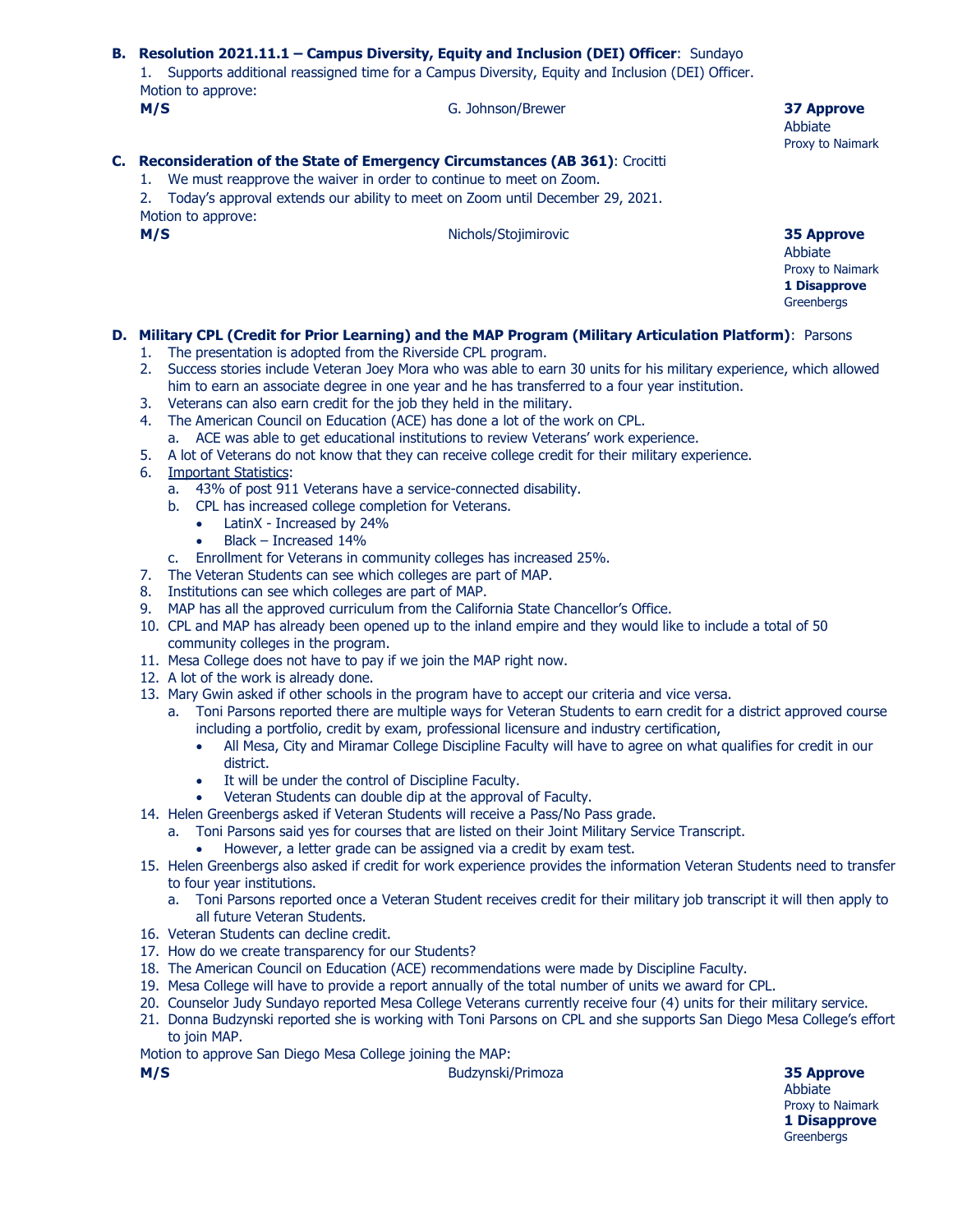#### **IX. NEW BUSINESS**: None

# **X. ROUND TABLE TOPIC**: None

## **XI. SENATE EXECUTIVE OFFICER REPORTS**:

- **A. Vice President**. Sakeenah Gallardo (No Report)
- **B. Secretary**: Waverly Ray (No Report)
- **C. Treasurer:** Mary Gwin (No Report)

## **D. Senator at Large (1)**: Alison Gurganus

- 1. The TerraMesa Student Club contacted the Librarians about creating a Seed Library.
	- a. The leadership of the School of Learning Resources and Academic Support (LRAS) thinks this is a good idea and wanted to bring it to the Academic Senate first to make sure everyone is able to provide input.

## **E. Senator at Large (2)**: Pegah Motaleb

## As reported by Pegah Motaleb:

Restorative justice report- This semester, a group of faculty, classified staff, as well as students read and discussed *The* [Little Book of Restorative Justice for Colleges and Universities](https://www.simonandschuster.com/books/The-Little-Book-of-Restorative-Justice-for-Colleges-and-Universities-Second-Edition/David-R-Karp/Justice-and-Peacebuilding/9781680994681). The group wants more campus support and engagement around this topic, so please share with your constituents to contact Jill Moreno Ikari [<jmorenoi@sdccd.edu>](mailto:jmorenoi@sdccd.edu), Katlin Choi [<kchoi@sdccd.edu>](mailto:kchoi@sdccd.edu), and Claudia Perkins [<cperkins@sdccd.edu>](mailto:cperkins@sdccd.edu) if they want to get involved in more campus wide events and activities related to Restorative Justice.

- **F. Immediate Past President**: Manuel Velez (No Report)
- **G. President**: John Crocitti As reported by John Crocitti:
	- 1. I attended the District Reopening Committee meeting on Monday, 11/29. The new COVID variant is a cause of concern and uncertainty. If cases reach a critical level in the San Diego area, a campus closure is possible. At the other extreme, the vaccines continue their effectiveness and no changes in scheduling will be needed. It is also unclear if boosters will become part of the District's vaccine mandate. It seems unlikely that a booster would be available before the start of the spring semester.
	- 2. The 2021-2022 projected SDCCD budget shows a deficit of approximately \$4.3 million. The beginning 2021-2022 fund balance of \$22 million leaves a 2021-2022 ending fund balance \$17.6 million. Taking out 5% minimum for cash reserve leaves a total surplus at the end of 2021-2022 of \$2.7 million.
	- 3. However, approximately \$15 million of SDCCD revenue is hold harmless protection. If that protection were absent, the District would end 2021-2022 with a deficit of around \$12 million.
	- 4. Hold harmless will end in 2024-2025, so we must be prepared. Enrollments must increase. This is a curriculum issue; if revenues fail to match expenditures, we won't be able to offer the rich curriculum that we are known for.
	- 5. Important to note that budget projections will be revised in January and at the end of spring.
	- 6. State Chancellor's Office is emphasizing CTE. SDCCD's new Chancellor is from Continuing Education, so CTE and non-credit courses are in his wheelhouse. He will seek outside money to boost SDCCD revenue, which will include money from local business interests wanting job training. This will contribute to trend toward CTE and noncredit. Additionally, non-credit allocation is based on FTES alone instead of with the Student Centered Funding formula.
	- 7. The Academic Senate must be prepared to shape the changes that are certainly taking place and will alter higher education in the next 10 years.

# **XII. ANNOUNCEMENTS**:

- **A.** The next Academic Senate meeting is December 13, 2021 from 2:20PM 4:20PM.
- **B.** The next Academic Affairs meeting is December 6, 2021 from 4:15PM 5:30PM.
- **C.** The next Committee of Chairs (CoC) meeting is December 8, 2021 from 2:30PM 4:00PM.
- **D.** The next Professional Advancement meeting is December 1, 2021 @ 2:30PM.
- **E.** Please donate to the Resiliency Fund to keep the dream of a higher education alive for our Students. [\(LINK\)](https://www.sdmesa.edu/about-mesa/mesa-foundation/ResiliencyFund.shtml)
- **F.** Please donate to The Stand and help our Students succeed. [\(LINK\)](https://www.sdmesa.edu/student-services/student-success-equity/the-stand.shtml)